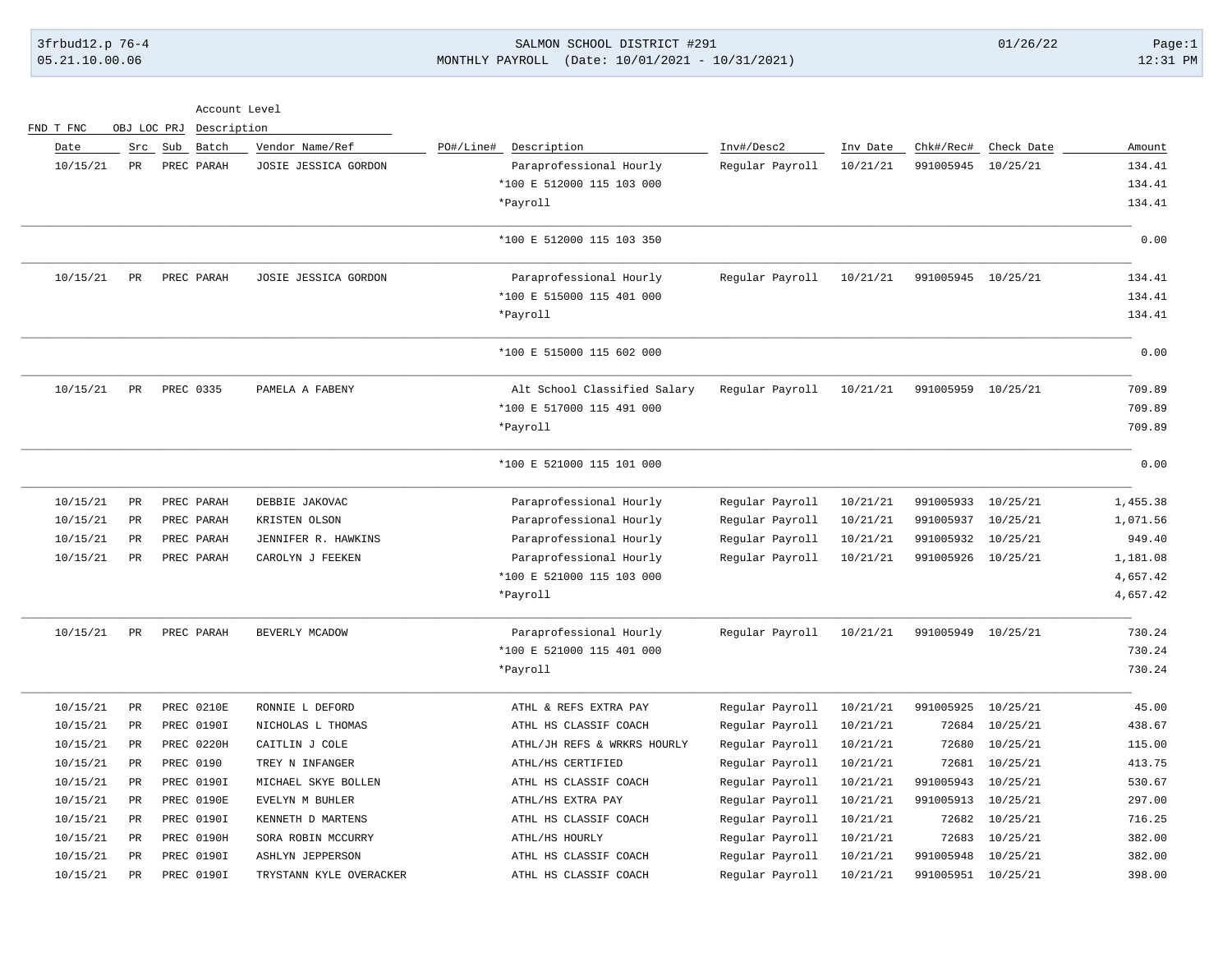# 3frbud12.p 76-4 SALMON SCHOOL DISTRICT #291 01/26/22 Page:2 05.21.10.00.06 MONTHLY PAYROLL (Date: 10/01/2021 - 10/31/2021) 12:31 PM

|                                      |    | Account Level           |                    |                           |                 |          |                    |                      |          |
|--------------------------------------|----|-------------------------|--------------------|---------------------------|-----------------|----------|--------------------|----------------------|----------|
| FND T FNC                            |    | OBJ LOC PRJ Description |                    |                           |                 |          |                    |                      |          |
| 100 E 531000 115 401 000 (continued) |    |                         |                    |                           |                 |          |                    |                      |          |
| Date                                 |    | Src Sub Batch           | Vendor Name/Ref    | PO#/Line# Description     | Inv#/Desc2      | Inv Date |                    | Chk#/Rec# Check Date | Amount   |
| 10/15/21                             | PR | PREC 0190E              | ERIC J TARKALSON   | ATHL/HS EXTRA PAY         | Regular Payroll | 10/21/21 | 991005957          | 10/25/21             | 36.00    |
| 10/31/21                             | PR | PREC 0190E              | ASHLEY C TARKALSON | ATHL/HS EXTRA PAY         | Regular Payroll | 10/21/21 | 991005909          | 10/25/21             | 18.00    |
|                                      |    |                         |                    | *100 E 531000 115 401 000 |                 |          |                    |                      | 3,772.34 |
|                                      |    |                         |                    | *Payroll                  |                 |          |                    |                      | 3,772.34 |
|                                      |    |                         |                    | *100 E 531000 115 602 000 |                 |          |                    |                      | 0.00     |
|                                      |    |                         |                    | *100 E 532000 115 401 000 |                 |          |                    |                      | 0.00     |
|                                      |    |                         |                    | *100 E 611000 115 100 000 |                 |          |                    |                      | 0.00     |
|                                      |    |                         |                    | *100 E 611000 115 101 000 |                 |          |                    |                      | 0.00     |
| 10/15/21                             | PR | PREC 0110H              | HOLLY L SMITH      | HS CLSF HOURLY            | Regular Payroll | 10/21/21 | 991005955 10/25/21 |                      | 1,429.06 |
| 10/31/21                             | PR | PREC 0110               | ASHLEY C TARKALSON | HS CLSF                   | Regular Payroll | 10/21/21 | 991005909 10/25/21 |                      | 600.00   |
|                                      |    |                         |                    | *100 E 611000 115 401 000 |                 |          |                    |                      | 2,029.06 |
|                                      |    |                         |                    | *Payroll                  |                 |          |                    |                      | 2,029.06 |
| 10/15/21                             | PR | PREC 0110H              | ERIC J TARKALSON   | HS CLSF HOURLY            | Regular Payroll | 10/21/21 | 991005957 10/25/21 |                      | 2,376.36 |
|                                      |    |                         |                    | *100 E 611000 115 401 002 |                 |          |                    |                      | 2,376.36 |
|                                      |    |                         |                    | *Payroll                  |                 |          |                    |                      | 2,376.36 |
|                                      |    |                         |                    | *100 E 616000 115 000 000 |                 |          |                    |                      | 0.00     |
|                                      |    |                         |                    | *100 E 616000 115 101 000 |                 |          |                    |                      | 0.00     |
| 10/15/21                             | PR | PREC 0290H              | TODD NELSON        | MEDIA CLSF HOURLY         | Regular Payroll | 10/21/21 | 991005914 10/25/21 |                      | 547.40   |
|                                      |    |                         |                    | *100 E 622000 115 000 000 |                 |          |                    |                      | 547.40   |
|                                      |    |                         |                    | *Payroll                  |                 |          |                    |                      | 547.40   |
|                                      |    |                         |                    | *100 E 622000 115 100 000 |                 |          |                    |                      | 0.00     |
|                                      |    |                         |                    | *100 E 622000 115 101 000 |                 |          |                    |                      | 0.00     |
| 10/15/21                             | PR | PREC 0290H              | DIANA L HARRY      | MEDIA CLSF HOURLY         | Regular Payroll | 10/21/21 | 991005931 10/25/21 |                      | 1,455.38 |
|                                      |    |                         |                    | *100 E 622000 115 103 000 |                 |          |                    |                      | 1,455.38 |
|                                      |    |                         |                    | *Payroll                  |                 |          |                    |                      | 1,455.38 |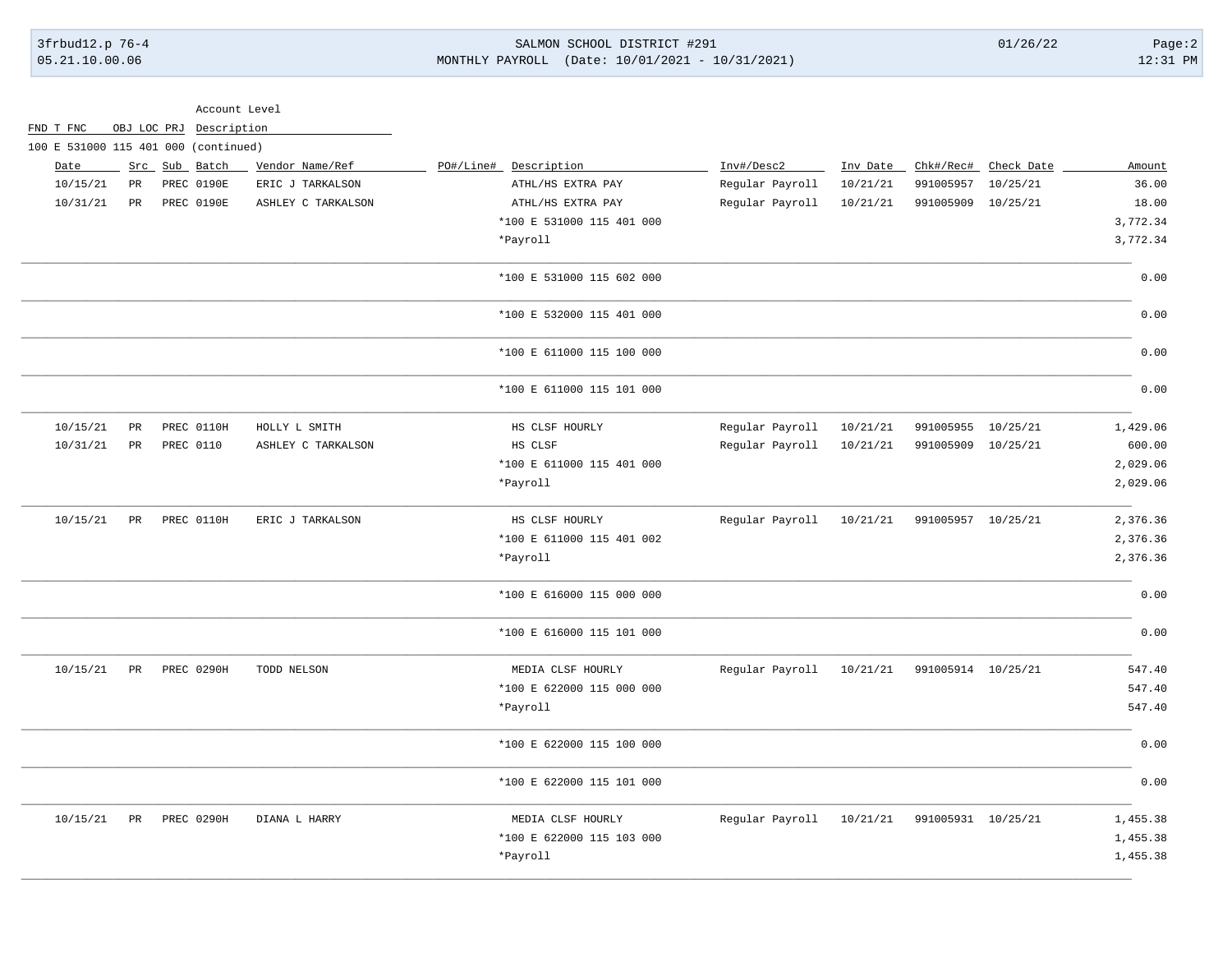## 3frbud12.p 76-4 SALMON SCHOOL DISTRICT #291 01/26/22 Page:3 05.21.10.00.06 MONTHLY PAYROLL (Date: 10/01/2021 - 10/31/2021) 12:31 PM

| Account Level |  |
|---------------|--|
|               |  |

| FND T FNC | OBJ LOC PRJ   |                   | Description |                         |           |                           |                 |          |                    |            |          |
|-----------|---------------|-------------------|-------------|-------------------------|-----------|---------------------------|-----------------|----------|--------------------|------------|----------|
| Date      |               | Src Sub           | Batch       | Vendor Name/Ref         | PO#/Line# | Description               | Inv#/Desc2      | Inv Date | Chk#/Rec#          | Check Date | Amount   |
| 10/15/21  | PR            | <b>PREC 0290H</b> |             | SHYLA A BARRETT         |           | MEDIA CLSF HOURLY         | Regular Payroll | 10/21/21 | 991005941          | 10/25/21   | 1,288.63 |
|           |               |                   |             |                         |           | *100 E 622000 115 401 000 |                 |          |                    |            | 1,288.63 |
|           |               |                   |             |                         |           | *Payroll                  |                 |          |                    |            | 1,288.63 |
| 10/15/21  | PR            | PREC 0310E        |             | CHAYLIN FARRAND         |           | Clas Admin                | Regular Payroll | 10/21/21 | 991005920          | 10/25/21   | 300.00   |
|           |               |                   |             |                         |           | *100 E 631000 115 001 000 |                 |          |                    |            | 300.00   |
|           |               |                   |             |                         |           | *Payroll                  |                 |          |                    |            | 300.00   |
| 10/15/21  | $\mathtt{PR}$ | PREC 0310         |             | KAYLA J. BIGELOW        |           | DIST ADM CLSF             | Regular Payroll | 10/21/21 | 991005917          | 10/25/21   | 2,173.56 |
| 10/15/21  | PR            | PREC 0310H        |             | ELE TARKALSON           |           | DIST ADM CLSF HOURLY      | Regular Payroll | 10/21/21 | 991005956          | 10/25/21   | 118.41   |
|           |               |                   |             |                         |           | *100 E 632000 115 001 000 |                 |          |                    |            | 2,291.97 |
|           |               |                   |             |                         |           | *Payroll                  |                 |          |                    |            | 2,291.97 |
|           |               |                   |             |                         |           | *100 E 632000 115 001 911 |                 |          |                    |            | 0.00     |
|           |               |                   |             |                         |           | *100 E 641000 115 100 000 |                 |          |                    |            | 0.00     |
|           |               |                   |             |                         |           | *100 E 641000 115 101 000 |                 |          |                    |            | 0.00     |
| 10/15/21  | PR            | PREC 0060H        |             | CHRISTINA K MULLEN      |           | ELEM CLASSIFIED HOURLY    | Regular Payroll | 10/21/21 | 991005935          | 10/25/21   | 1,684.20 |
|           |               |                   |             |                         |           | *100 E 641000 115 103 000 |                 |          |                    |            | 1,684.20 |
|           |               |                   |             |                         |           | *Payroll                  |                 |          |                    |            | 1,684.20 |
| 10/15/21  | $\mathtt{PR}$ | PREC 0330         |             | EVELYN M BUHLER         |           | SCHL ADM CLSF             | Regular Payroll | 10/21/21 | 991005913          | 10/25/21   | 2,419.20 |
| 10/15/21  | $_{\rm PR}$   | PREC 0330E        |             | EVELYN M BUHLER         |           | SCHOOL ADM CLSF           | Regular Payroll | 10/21/21 | 991005913 10/25/21 |            | 559.55   |
|           |               |                   |             |                         |           | *100 E 641000 115 401 000 |                 |          |                    |            | 2,978.75 |
|           |               |                   |             |                         |           | *Payroll                  |                 |          |                    |            | 2,978.75 |
| 10/15/21  | <b>PR</b>     | PREC 0310H        |             | JANET L SEHER           |           | DIST ADM CLSF HOURLY      | Regular Payroll | 10/21/21 | 991005923          | 10/25/21   | 1,170.35 |
| 10/15/21  | $_{\rm PR}$   | PREC 0310         |             | CHAYLIN FARRAND         |           | DIST ADM CLSF             | Regular Payroll | 10/21/21 | 991005920          | 10/25/21   | 2,385.02 |
| 10/31/21  | PR            | PREC 0310         |             | ASHLEY C TARKALSON      |           | DIST ADM CLSF             | Regular Payroll | 10/21/21 | 991005909          | 10/25/21   | 300.00   |
|           |               |                   |             |                         |           | *100 E 651000 115 001 000 |                 |          |                    |            | 3,855.37 |
|           |               |                   |             |                         |           | *Payroll                  |                 |          |                    |            | 3,855.37 |
| 10/15/21  | $_{\rm PR}$   | PREC 0360H        |             | DAVID D FITZGERALD      |           | CUSTODIAL HOURLY          | Regular Payroll | 10/21/21 | 991005944          | 10/25/21   | 1,577.97 |
| 10/15/21  | PR            | PREC 0360H        |             | LISA M MARLER           |           | CUSTODIAL HOURLY          | Regular Payroll | 10/21/21 | 991005969          | 10/25/21   | 2,204.76 |
| 10/15/21  | PR            | PREC 0360H        |             | STEVEN L YATES          |           | CUSTODIAL HOURLY          | Regular Payroll | 10/21/21 | 991005958          | 10/25/21   | 1,882.36 |
| 10/15/21  | PR            |                   | PREC 0360H  | ZACHARY WILLIAM CARRELL |           | CUSTODIAL HOURLY          | Regular Payroll | 10/21/21 | 991005924          | 10/25/21   | 1,326.42 |
| 10/15/21  | $_{\rm PR}$   |                   | PREC 0360H  | VICTORIA REYES          |           | CUSTODIAL HOURLY          | Regular Payroll | 10/21/21 | 991005954 10/25/21 |            | 2,204.76 |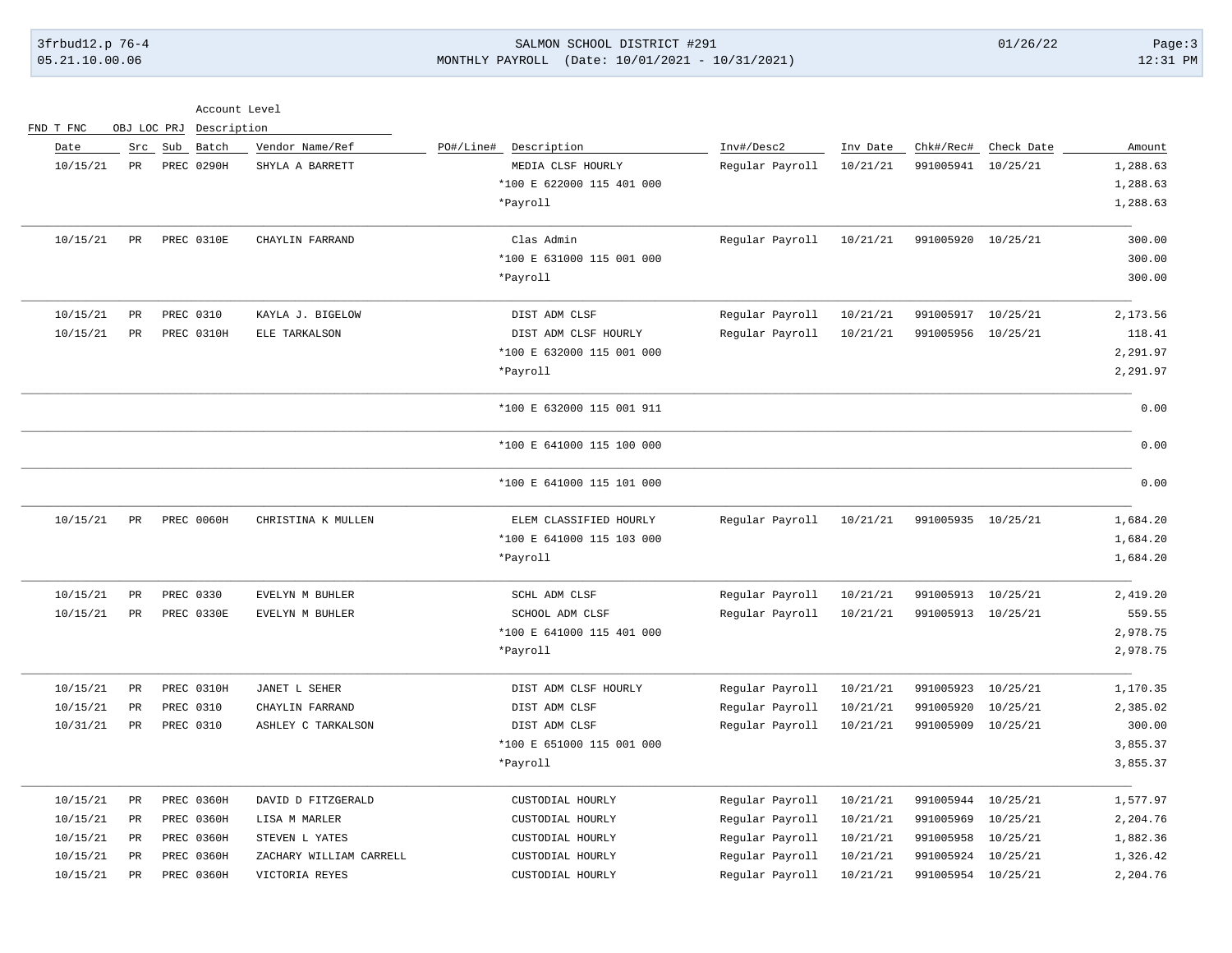# 3frbud12.p 76-4 SALMON SCHOOL DISTRICT #291 01/26/22 Page:4 05.21.10.00.06 MONTHLY PAYROLL (Date: 10/01/2021 - 10/31/2021) 12:31 PM

|                                      |             |             | Account Level |                     |                           |                 |          |                    |                      |           |
|--------------------------------------|-------------|-------------|---------------|---------------------|---------------------------|-----------------|----------|--------------------|----------------------|-----------|
| FND T FNC                            |             | OBJ LOC PRJ | Description   |                     |                           |                 |          |                    |                      |           |
| 100 E 661000 115 000 000 (continued) |             |             |               |                     |                           |                 |          |                    |                      |           |
| Date                                 |             |             | Src Sub Batch | Vendor Name/Ref     | PO#/Line#<br>Description  | Inv#/Desc2      | Inv Date |                    | Chk#/Rec# Check Date | Amount    |
| 10/15/21                             | PR          |             | PREC 0360H    | ALLEN PETRICK       | CUSTODIAL HOURLY          | Regular Payroll | 10/21/21 | 991005952          | 10/25/21             | 1,750.63  |
|                                      |             |             |               |                     | *100 E 661000 115 000 000 |                 |          |                    |                      | 10,946.90 |
|                                      |             |             |               |                     | *Payroll                  |                 |          |                    |                      | 10,946.90 |
|                                      |             |             |               |                     | *100 E 661000 115 101 000 |                 |          |                    |                      | 0.00      |
| 10/15/21                             | PR          |             | PREC 0390H    | DANA BIGELOW        | MAINTENANCE HOURLY        | Regular Payroll | 10/21/21 | 991005942          | 10/25/21             | 2,204.76  |
| 10/15/21                             | $_{\rm PR}$ |             | PREC 0390H    | ROBERT L. LEWIS     | MAINTENANCE HOURLY        | Regular Payroll | 10/21/21 | 991005968          | 10/25/21             | 3,646.86  |
|                                      |             |             |               |                     | *100 E 664000 115 000 000 |                 |          |                    |                      | 5,851.62  |
|                                      |             |             |               |                     | *Payroll                  |                 |          |                    |                      | 5,851.62  |
|                                      |             |             |               |                     | *100 E 664000 115 100 000 |                 |          |                    |                      | 0.00      |
|                                      |             |             |               |                     | *100 E 665000 115 000 000 |                 |          |                    |                      | 0.00      |
| 10/15/21                             | <b>PR</b>   |             | PREC 0411H    | HAYLEY A PRESTON    | CROSSING GUARD HOURLY     | Regular Payroll | 10/21/21 | 991005939 10/25/21 |                      | 30.00     |
|                                      |             |             |               |                     | *100 E 667000 115 000 000 |                 |          |                    |                      | 30.00     |
|                                      |             |             |               |                     | *Payroll                  |                 |          |                    |                      | 30.00     |
|                                      |             |             |               |                     | *100 E 667000 115 103 000 |                 |          |                    |                      | 0.00      |
|                                      |             |             |               |                     | *100 E 667000 115 401 000 |                 |          |                    |                      | 0.00      |
| 10/15/21                             | $_{\rm PR}$ |             | PREC 0410H    | PAUL FISHER         | TRANSPORTATION HOURLY     | Regular Payroll | 10/21/21 | 991005962          | 10/25/21             | 1,445.55  |
| 10/15/21                             | PR          |             | PREC 0410H    | STEPHEN A FABENY    | TRANSPORTATION HOURLY     | Regular Payroll | 10/21/21 | 991005919          | 10/25/21             | 1,365.30  |
| 10/15/21                             | PR          |             | PREC 0410H    | JOSHUA TOLMAN       | TRANSPORTATION HOURLY     | Regular Payroll | 10/21/21 | 991005965          | 10/25/21             | 1,160.53  |
| 10/15/21                             | $_{\rm PR}$ |             | PREC 0410     | BROOKE D MONROE     | TRANSPORTATION SALARY     | Regular Payroll | 10/21/21 | 991005922          | 10/25/21             | 75.00     |
| 10/15/21                             | PR          |             | PREC 0410h    | BROOKE D MONROE     | TRANSPORTATION HOURLY     | Regular Payroll | 10/21/21 | 991005922          | 10/25/21             | 1,338.75  |
| 10/15/21                             | PR          |             | PREC 0410H    | JESSE S WHITLEY     | TRANSPORTATION HOURLY     | Regular Payroll | 10/21/21 | 991005966          | 10/25/21             | 58.91     |
| 10/15/21                             | PR          |             | PREC 0410H    | DAVID D GALLAMORE   | TRANSPORTATION HOURLY     | Regular Payroll | 10/21/21 | 991005921          | 10/25/21             | 92.80     |
| 10/15/21                             | PR          |             | PREC 0410     | KATHY TOLMAN        | TRANSPORTATION SALARY     | Regular Payroll | 10/21/21 | 991005916          | 10/25/21             | 903.40    |
| 10/15/21                             | PR          |             | PREC 0410H    | BRUCE N MURPHY      | TRANSPORTATION HOURLY     | Regular Payroll | 10/21/21 | 991005963          | 10/25/21             | 2,084.95  |
| 10/15/21                             | PR          |             | PREC 0410     | MARK D AUSTIN       | TRANSPORTATION SALARY     | Regular Payroll | 10/21/21 | 991005960          | 10/25/21             | 4,787.47  |
| 10/15/21                             | PR          |             | PREC 0410H    | DAVID J SHAFFMASTER | TRANSPORTATION HOURLY     | Regular Payroll | 10/21/21 | 991005964          | 10/25/21             | 1,006.25  |
| 10/15/21                             | $_{\rm PR}$ |             | PREC 0410H    | DIANE BALDWIN       | TRANSPORTATION HOURLY     | Regular Payroll | 10/21/21 | 991005961 10/25/21 |                      | 1,946.98  |
|                                      |             |             |               |                     | *100 E 681000 115 000 000 |                 |          |                    |                      | 16,265.89 |
|                                      |             |             |               |                     | *Payroll                  |                 |          |                    |                      | 16,265.89 |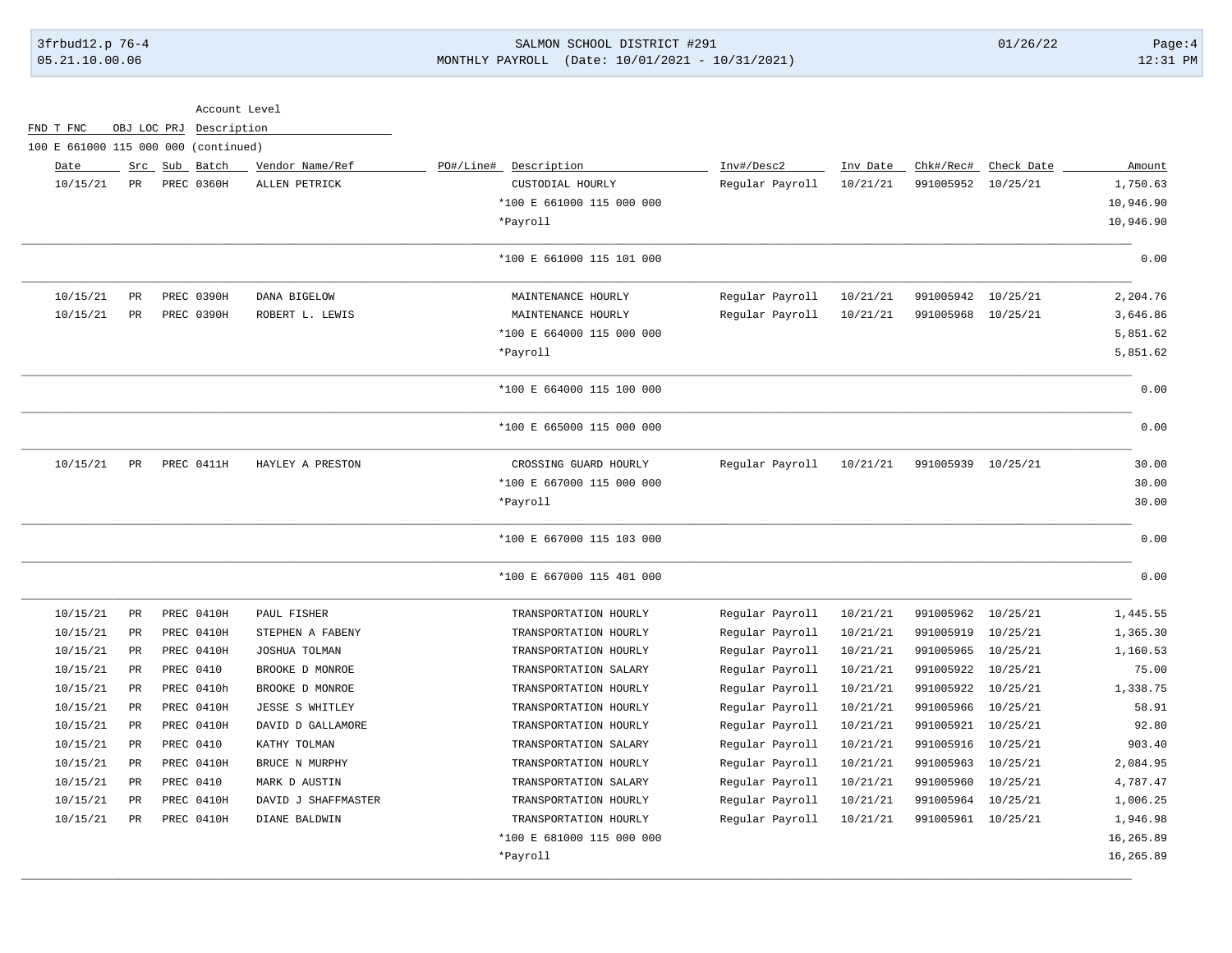## 3frbud12.p 76-4 SALMON SCHOOL DISTRICT #291 01/26/22 Page:5 05.21.10.00.06 MONTHLY PAYROLL (Date: 10/01/2021 - 10/31/2021) 12:31 PM

Account Level

|  | FND T FNC |  | OBJ LOC PRJ Description |
|--|-----------|--|-------------------------|
|  |           |  |                         |

| Date     |             | Src Sub Batch | Vendor Name/Ref     | PO#/Line# Description     | Inv#/Desc2      | Inv Date |                    | Chk#/Rec# Check Date | Amount   |
|----------|-------------|---------------|---------------------|---------------------------|-----------------|----------|--------------------|----------------------|----------|
|          |             |               |                     | *100 E 681000 115 555 000 |                 |          |                    |                      | 0.00     |
| 10/15/21 | $_{\rm PR}$ | PREC 0412H    | STEPHEN A FABENY    | SJSHS ATHL TRANSP HOURLY  | Regular Payroll | 10/21/21 | 991005919          | 10/25/21             | 210.00   |
| 10/15/21 | PR          | PREC 0412H    | PAUL FISHER         | SJSHS ATHL TRANSP HOURLY  | Regular Payroll | 10/21/21 | 991005962 10/25/21 |                      | 375.00   |
| 10/15/21 | $_{\rm PR}$ | PREC 0412H    | JOSHUA TOLMAN       | SJSHS ATHL TRANSP HOURLY  | Regular Payroll | 10/21/21 | 991005965          | 10/25/21             | 453.75   |
| 10/15/21 | $_{\rm PR}$ | PREC 0412H    | DAVID J SHAFFMASTER | SJSHS ATHL TRANSP HOURLY  | Regular Payroll | 10/21/21 | 991005964 10/25/21 |                      | 941.25   |
| 10/15/21 | PR          | PREC 0412H    | DIANE BALDWIN       | SJSHS ATHL TRANSP HOURLY  | Regular Payroll | 10/21/21 | 991005961 10/25/21 |                      | 56.25    |
| 10/15/21 | PR          | PREC 0412h    | BROOKE D MONROE     | SJSHS ATHL TRANSP HOURLY  | Regular Payroll | 10/21/21 | 991005922          | 10/25/21             | 858.75   |
| 10/15/21 | $_{\rm PR}$ | PREC 0412H    | BROOKE D MONROE     | SJSHS ATHL TRANSP HOURLY  | Regular Payroll | 10/21/21 | 991005922 10/25/21 |                      | 56.25    |
|          |             |               |                     | *100 E 682000 115 401 000 |                 |          |                    |                      | 2,951.25 |
|          |             |               |                     | *Payroll                  |                 |          |                    |                      | 2,951.25 |
|          |             |               |                     | *100 E 682000 115 602 000 |                 |          |                    |                      | 0.00     |
|          |             |               |                     | *100 E 682200 115 000 000 |                 |          |                    |                      | 0.00     |
|          |             |               |                     | *100 E 683000 115 100 000 |                 |          |                    |                      | 0.00     |
|          |             |               |                     | *220 E 661000 115 100 000 |                 |          |                    |                      | 0.00     |
|          |             |               |                     | *220 E 664000 115 100 000 |                 |          |                    |                      | 0.00     |
|          |             |               |                     | *233 E 515000 115 000 000 |                 |          |                    |                      | 0.00     |
|          |             |               |                     | *233 E 515000 115 000 200 |                 |          |                    |                      | 0.00     |
|          |             |               |                     | *233 E 515000 115 000 201 |                 |          |                    |                      | 0.00     |
|          |             |               |                     | *233 E 515000 115 000 202 |                 |          |                    |                      | 0.00     |
|          |             |               |                     | *233 E 515000 115 000 203 |                 |          |                    |                      | 0.00     |
|          |             |               |                     | *233 E 515000 115 000 205 |                 |          |                    |                      | 0.00     |
|          |             |               |                     | *241 E 515000 115 401 000 |                 |          |                    |                      | 0.00     |
|          |             |               |                     | *242 E 512000 115 101 000 |                 |          |                    |                      | 0.00     |
|          |             |               |                     |                           |                 |          |                    |                      |          |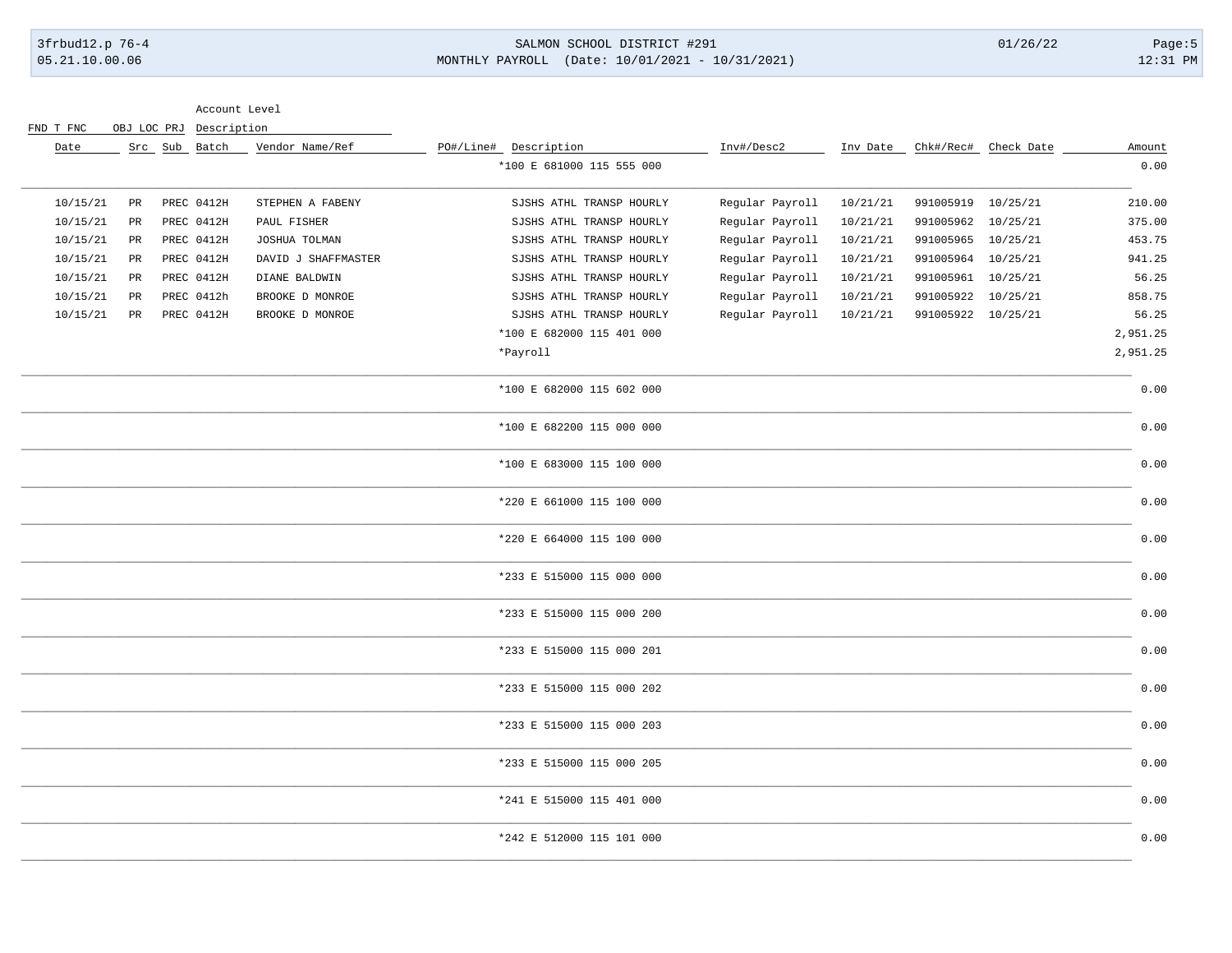## 3frbud12.p 76-4 SALMON SCHOOL DISTRICT #291 01/26/22 Page:6 05.21.10.00.06 MONTHLY PAYROLL (Date: 10/01/2021 - 10/31/2021) 12:31 PM

Account Level

FND T FNC OBJ LOC PRJ Description

| Amount   | Chk#/Rec# Check Date |                    | Inv Date | Inv#/Desc2      | PO#/Line# Description     | Vendor Name/Ref        | Src Sub Batch     |             | Date     |
|----------|----------------------|--------------------|----------|-----------------|---------------------------|------------------------|-------------------|-------------|----------|
| 0.00     |                      |                    |          |                 | *242 E 512000 115 103 000 |                        |                   |             |          |
| 410.55   |                      | 991005914 10/25/21 | 10/21/21 | Regular Payroll | MEDIA CLSF HOURLY         | TODD NELSON            | <b>PREC 0290H</b> | PR          | 10/15/21 |
| 410.55   |                      |                    |          |                 | *245 E 512000 115 103 000 |                        |                   |             |          |
| 410.55   |                      |                    |          |                 | *Payroll                  |                        |                   |             |          |
| 0.00     |                      |                    |          |                 | *245 E 515000 115 101 000 |                        |                   |             |          |
| 410.55   |                      | 991005914 10/25/21 | 10/21/21 | Regular Payroll | MEDIA CLSF HOURLY         | TODD NELSON            | PREC 0290H        | PR          | 10/15/21 |
| 410.55   |                      |                    |          |                 | *245 E 515000 115 401 000 |                        |                   |             |          |
| 410.55   |                      |                    |          |                 | *Payroll                  |                        |                   |             |          |
| 1,368.50 |                      | 991005914 10/25/21 | 10/21/21 | Regular Payroll | MEDIA CLSF HOURLY         | TODD NELSON            | PREC 0290H        | PR          | 10/15/21 |
| 1,368.50 |                      |                    |          |                 | *245 E 622000 115 000 000 |                        |                   |             |          |
| 1,368.50 |                      |                    |          |                 | *Payroll                  |                        |                   |             |          |
| 0.00     |                      |                    |          |                 | *245 E 622000 115 100 000 |                        |                   |             |          |
| 0.00     |                      |                    |          |                 | *246 E 611000 115 000 000 |                        |                   |             |          |
| 0.00     |                      |                    |          |                 | *246 E 611000 115 100 000 |                        |                   |             |          |
| 0.00     |                      |                    |          |                 | *248 E 521000 115 100 000 |                        |                   |             |          |
| 0.00     |                      |                    |          |                 | *249 E 515000 115 401 000 |                        |                   |             |          |
| 0.00     |                      |                    |          |                 | *250 E 621000 115 001 000 |                        |                   |             |          |
| 0.00     |                      |                    |          |                 | *251 E 512000 115 101 000 |                        |                   |             |          |
| 923.55   | 10/25/21             | 991005927          | 10/21/21 | Regular Payroll | Paraprofessional Hourly   | TONI RACHEL FITZGERALD | PREC PARAH        | $_{\rm PR}$ | 10/15/21 |
| 25.00    | 10/25/21             | 991005927          | 10/21/21 | Regular Payroll | ELEM CLASSIFIED           | TONI RACHEL FITZGERALD | PREC 0060         | PR          | 10/15/21 |
| 923.55   | 10/25/21             | 991005934          | 10/21/21 | Regular Payroll | Paraprofessional Hourly   | DAWN LOPEZ             | PREC PARAH        | $_{\rm PR}$ | 10/15/21 |
| 25.00    | 10/25/21             | 991005939          | 10/21/21 | Regular Payroll | ELEM CLASSIFIED           | HAYLEY A PRESTON       | PREC 0060         | PR          | 10/15/21 |
| 888.03   | 10/25/21             | 991005939          | 10/21/21 | Regular Payroll | Paraprofessional Hourly   | HAYLEY A PRESTON       | PREC PARAH        | $_{\rm PR}$ | 10/15/21 |
| 25.00    |                      | 991005934 10/25/21 | 10/21/21 | Regular Payroll | ELEM CLASSIFIED           | DAWN LOPEZ             | PREC 0060         | <b>PR</b>   | 10/15/21 |
| 2,810.13 |                      |                    |          |                 | *251 E 512000 115 103 000 |                        |                   |             |          |
| 2,810.13 |                      |                    |          |                 | *Payroll                  |                        |                   |             |          |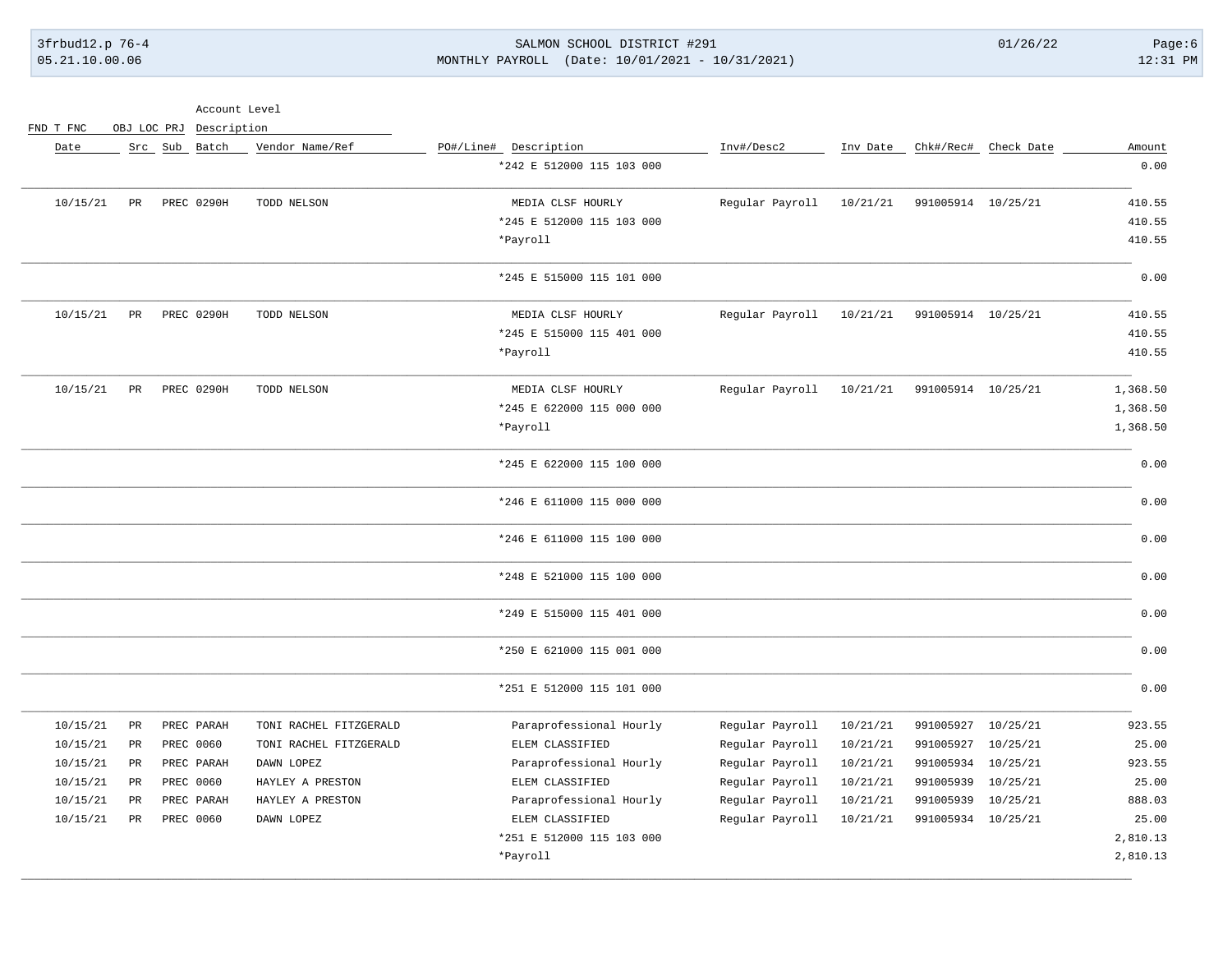### 3frbud12.p 76-4 SALMON SCHOOL DISTRICT #291 01/26/22 Page:7 05.21.10.00.06 MONTHLY PAYROLL (Date: 10/01/2021 - 10/31/2021) 12:31 PM

Account Level

FND T FNC OBJ LOC PRJ Description

| Amount   | Chk#/Rec# Check Date |                    | Inv Date | Inv#/Desc2      | PO#/Line# Description      | Vendor Name/Ref        | Src Sub Batch |             | Date     |
|----------|----------------------|--------------------|----------|-----------------|----------------------------|------------------------|---------------|-------------|----------|
| 0.00     |                      |                    |          |                 | *251 E 515000 115 101 000  |                        |               |             |          |
| 960.06   |                      | 991005947 10/25/21 | 10/21/21 | Regular Payroll | Paraprofessional Hourly    | PAULA J HONEYCUTT      | PREC PARAH    | $_{\rm PR}$ | 10/15/21 |
| 960.06   |                      |                    |          |                 | *251 E 515000 115 401 000  |                        |               |             |          |
| 960.06   |                      |                    |          |                 | *Payroll                   |                        |               |             |          |
| 0.00     |                      |                    |          |                 | *251 E 621000 115 000 000  |                        |               |             |          |
| 0.00     |                      |                    |          |                 | *251 E 621000 115 000 302  |                        |               |             |          |
| 0.00     |                      |                    |          |                 | *251 E 621000 115 101 000  |                        |               |             |          |
| 0.00     |                      |                    |          |                 | *251 E 621000 115 101 302  |                        |               |             |          |
| 0.00     |                      |                    |          |                 | *251 E 632000 115 001 000  |                        |               |             |          |
| 0.00     |                      |                    |          |                 | *252 E 621000 115 001 000  |                        |               |             |          |
| 882.00   |                      | 991005950 10/25/21 | 10/21/21 | Regular Payroll | Paraprofessional Hourly    | ANGEL RAIN MURPHY      | PREC PARAH    | PR          | 10/15/21 |
| 882.00   |                      |                    |          |                 | *254 E 621000 115 001 000  |                        |               |             |          |
| 882.00   |                      |                    |          |                 | *Payroll                   |                        |               |             |          |
| 1,332.05 | 10/25/21             | 991005915          | 10/21/21 | Regular Payroll | Paraprofessional Hourly    | REBECCA L STEPHANISHEN | PREC PARAH    | PR          | 10/15/21 |
| 1,144.57 | 10/25/21             | 991005921          | 10/21/21 | Regular Payroll | Paraprofessional Hourly    | DAVID D GALLAMORE      | PREC PARAH    | $_{\rm PR}$ | 10/15/21 |
| 672.83   | 10/25/21             | 991005936          | 10/21/21 | Regular Payroll | Paraprofessional Hourly    | HOLLY A. NATELSON      | PREC PARAH    | $_{\rm PR}$ | 10/15/21 |
| 1,455.38 | 10/25/21             | 991005928          | 10/21/21 | Regular Payroll | Paraprofessional Hourly    | DARLENE A FOUST        | PREC PARAH    | $_{\rm PR}$ | 10/15/21 |
| 498.28   | 10/25/21             | 991005940          | 10/21/21 | Regular Payroll | Paraprofessional Hourly    | TAMMY LEE RICE         | PREC PARAH    | $_{\rm PR}$ | 10/15/21 |
| 691.24   |                      | 991005945 10/25/21 | 10/21/21 | Regular Payroll | Paraprofessional Hourly    | JOSIE JESSICA GORDON   | PREC PARAH    | $_{\rm PR}$ | 10/15/21 |
| 5,794.35 |                      |                    |          |                 | *257 E 521000 115 000 000  |                        |               |             |          |
| 5,794.35 |                      |                    |          |                 | *Payroll                   |                        |               |             |          |
| 0.00     |                      |                    |          |                 | *257 E 521000 115 101 000  |                        |               |             |          |
| 200.00   |                      | 991005918 10/25/21 | 10/21/21 | Regular Payroll | MEDICAID CLASSIFIED HOURLY | TAMARA G CHURCHES      | PREC 0311H    | PR          | 10/15/21 |
| 200.00   |                      |                    |          |                 | *257 E 616000 115 000 000  |                        |               |             |          |
| 200.00   |                      |                    |          |                 | *Payroll                   |                        |               |             |          |
| 0.00     |                      |                    |          |                 | *257 E 616000 115 101 000  |                        |               |             |          |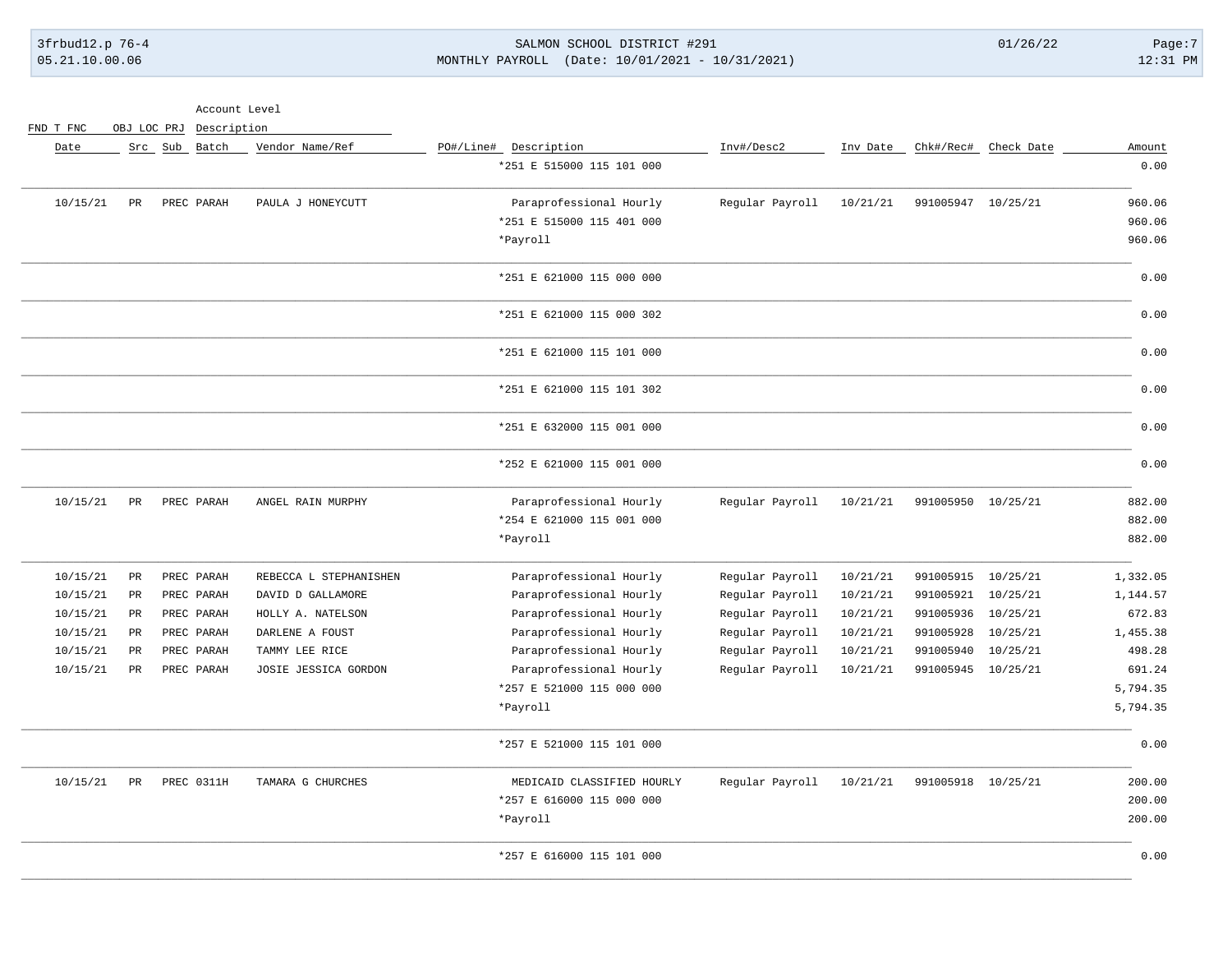### 3frbud12.p 76-4 SALMON SCHOOL DISTRICT #291 01/26/22 Page:8 05.21.10.00.06 MONTHLY PAYROLL (Date: 10/01/2021 - 10/31/2021) 12:31 PM

Account Level

FND T FNC OBJ LOC PRJ Description

| Amount   | Chk#/Rec# Check Date |                    | Inv Date | Inv#/Desc2      | PO#/Line# Description      | Vendor Name/Ref    | Src Sub Batch |                 | Date     |
|----------|----------------------|--------------------|----------|-----------------|----------------------------|--------------------|---------------|-----------------|----------|
| 0.00     |                      |                    |          |                 | *258 E 522000 115 101 000  |                    |               |                 |          |
| 498.28   |                      | 991005940 10/25/21 | 10/21/21 | Regular Payroll | Paraprofessional Hourly    | TAMMY LEE RICE     | PREC PARAH    | $\mbox{\sf PR}$ | 10/15/21 |
| 498.28   |                      |                    |          |                 | *258 E 522000 115 103 000  |                    |               |                 |          |
| 498.28   |                      |                    |          |                 | *Payroll                   |                    |               |                 |          |
| 200.00   | 10/25/21             | 991005918          | 10/21/21 | Regular Payroll | MEDICAID CLASSIFIED HOURLY | TAMARA G CHURCHES  | PREC 0311H    | $_{\rm PR}$     | 10/15/21 |
| 444.60   | 10/25/21             | 991005929          | 10/21/21 | Regular Payroll | KINDERGARTEN EXTRA         | KIMBERLY GODFREY   | PREC 0010E    | PR              | 10/15/21 |
| 1,218.57 | 10/25/21             | 991005929          | 10/21/21 | Regular Payroll | Paraprofessional Hourly    | KIMBERLY GODFREY   | PREC PARAH    | $_{\rm PR}$     | 10/15/21 |
| 923.55   | 10/25/21             | 991005938          | 10/21/21 | Regular Payroll | Paraprofessional Hourly    | CHARITY STAR OUTEN | PREC PARAH    | $_{\rm PR}$     | 10/15/21 |
| 2,786.72 |                      |                    |          |                 | *260 E 521000 115 000 000  |                    |               |                 |          |
| 2,786.72 |                      |                    |          |                 | *Payroll                   |                    |               |                 |          |
| 0.00     |                      |                    |          |                 | *260 E 521000 115 100 000  |                    |               |                 |          |
| 0.00     |                      |                    |          |                 | *261 E 515000 115 101 000  |                    |               |                 |          |
| 0.00     |                      |                    |          |                 | *261 E 515000 115 401 000  |                    |               |                 |          |
| 0.00     |                      |                    |          |                 | *262 E 621000 115 000 000  |                    |               |                 |          |
| 0.00     |                      |                    |          |                 | *271 E 512000 115 101 000  |                    |               |                 |          |
| 0.00     |                      |                    |          |                 | *271 E 512000 115 103 000  |                    |               |                 |          |
| 0.00     |                      |                    |          |                 | *271 E 515000 115 401 000  |                    |               |                 |          |
| 0.00     |                      |                    |          |                 | *272 E 515000 115 401 000  |                    |               |                 |          |
| 0.00     |                      |                    |          |                 | *272 E 515000 115 602 000  |                    |               |                 |          |
| 0.00     |                      |                    |          |                 | *276 E 515000 115 000 000  |                    |               |                 |          |
| 0.00     |                      |                    |          |                 | *277 E 632000 115 001 911  |                    |               |                 |          |
| 0.00     |                      |                    |          |                 | *289 E 621000 115 000 302  |                    |               |                 |          |
| 1,704.30 | 10/25/21             | 991005967          | 10/21/21 | Regular Payroll | FOOD SERVICES HOURLY       | SUZY PALMER        | PREC 0605H    | PR              | 10/15/21 |
| 593.84   |                      | 991005912 10/25/21 | 10/21/21 | Regular Payroll | FOOD SERVICES HOURLY       | RICK D PALMER      | PREC 0605H    | $_{\rm PR}$     | 10/15/21 |